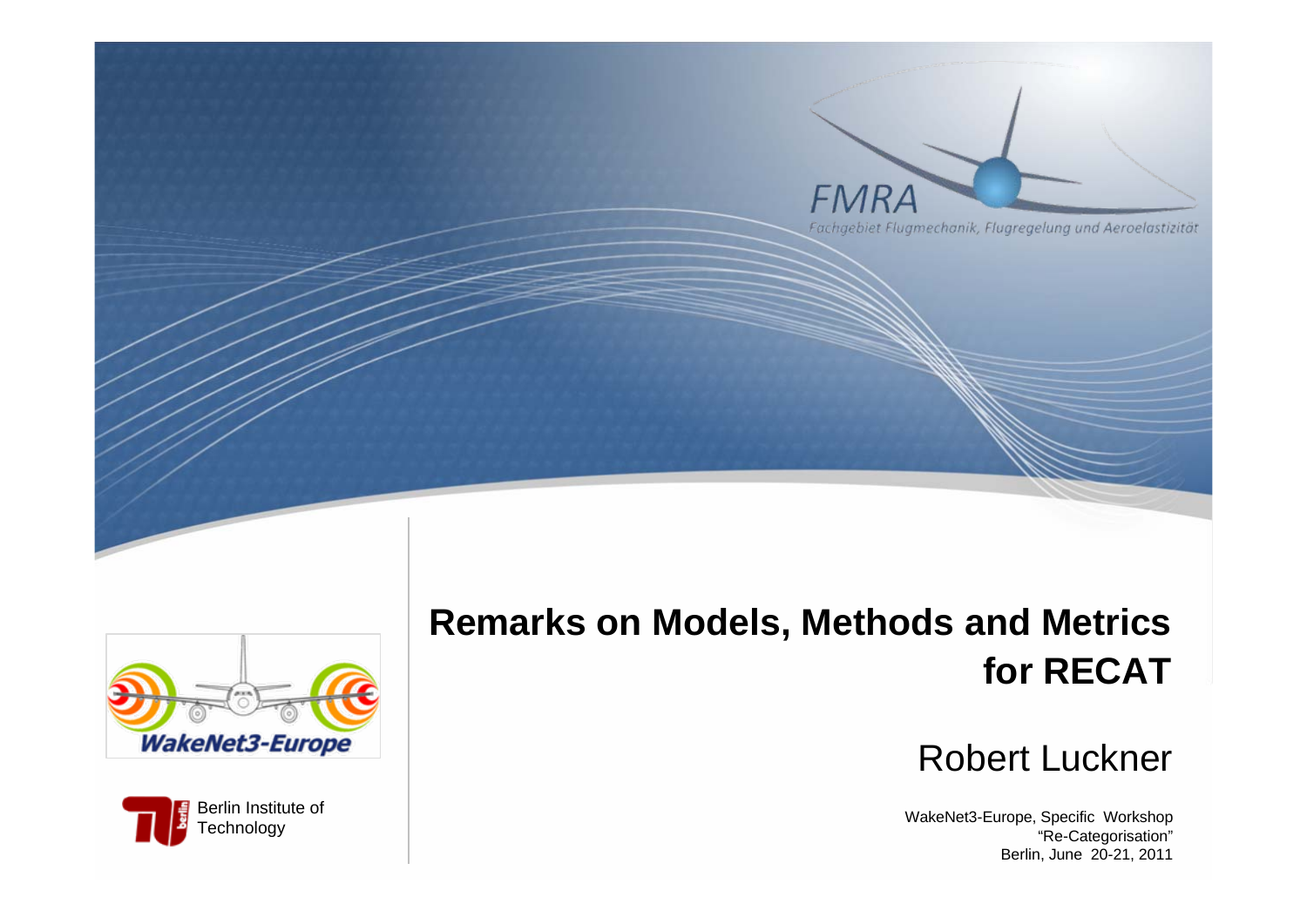

# **Model** Abstraction of physical reality

## **Objectives**

- most accurate approximation of physical reality
- simplest possible model structure (for purpose)

### **Modelling approaches**

- physical
- phenomenological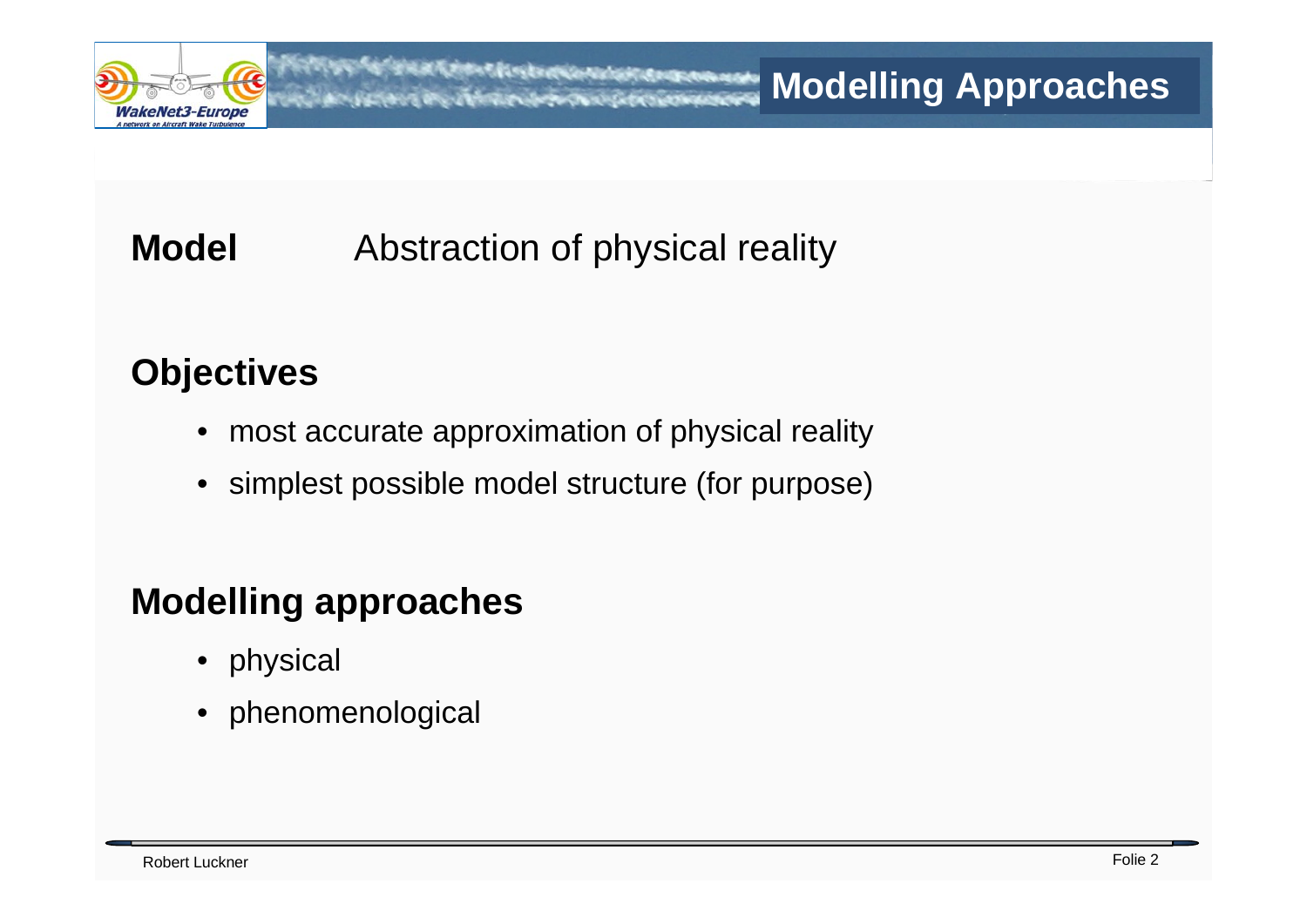

#### **Modelling Approaches**

# Physical modelling approach

- Model structure derived from a set of first principles
- Firm foundation in laws of physics

a first principle is a basic, foundational proposition or assumption that cannot be deduced from any other proposition or assumption.

# Phenomenological modelling approach

- Empirical observations linked to mathematical structures
- Powerful, when the underlying principles are unknown



- Both approaches are successful
- Physical modelling approach is more powerful

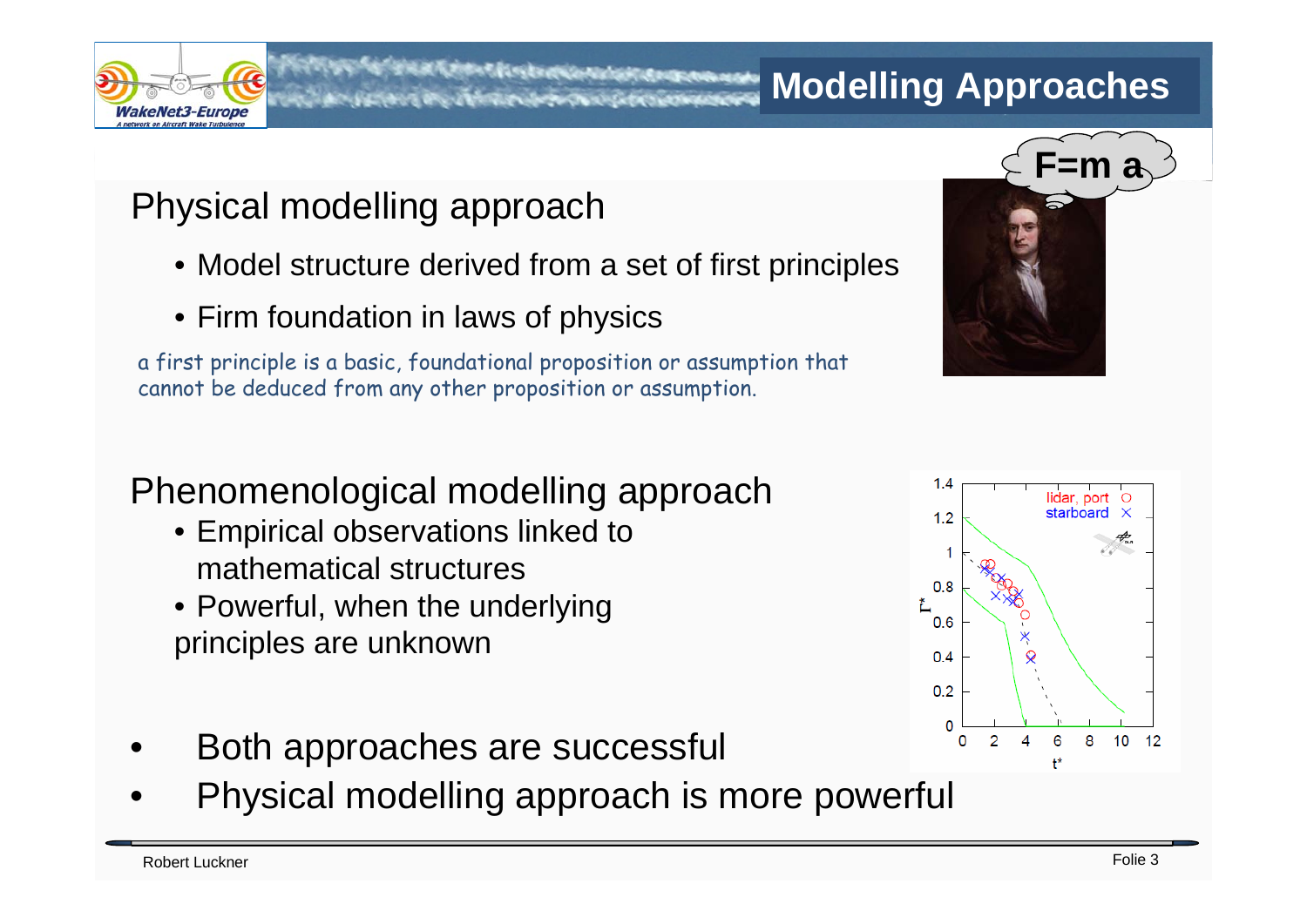

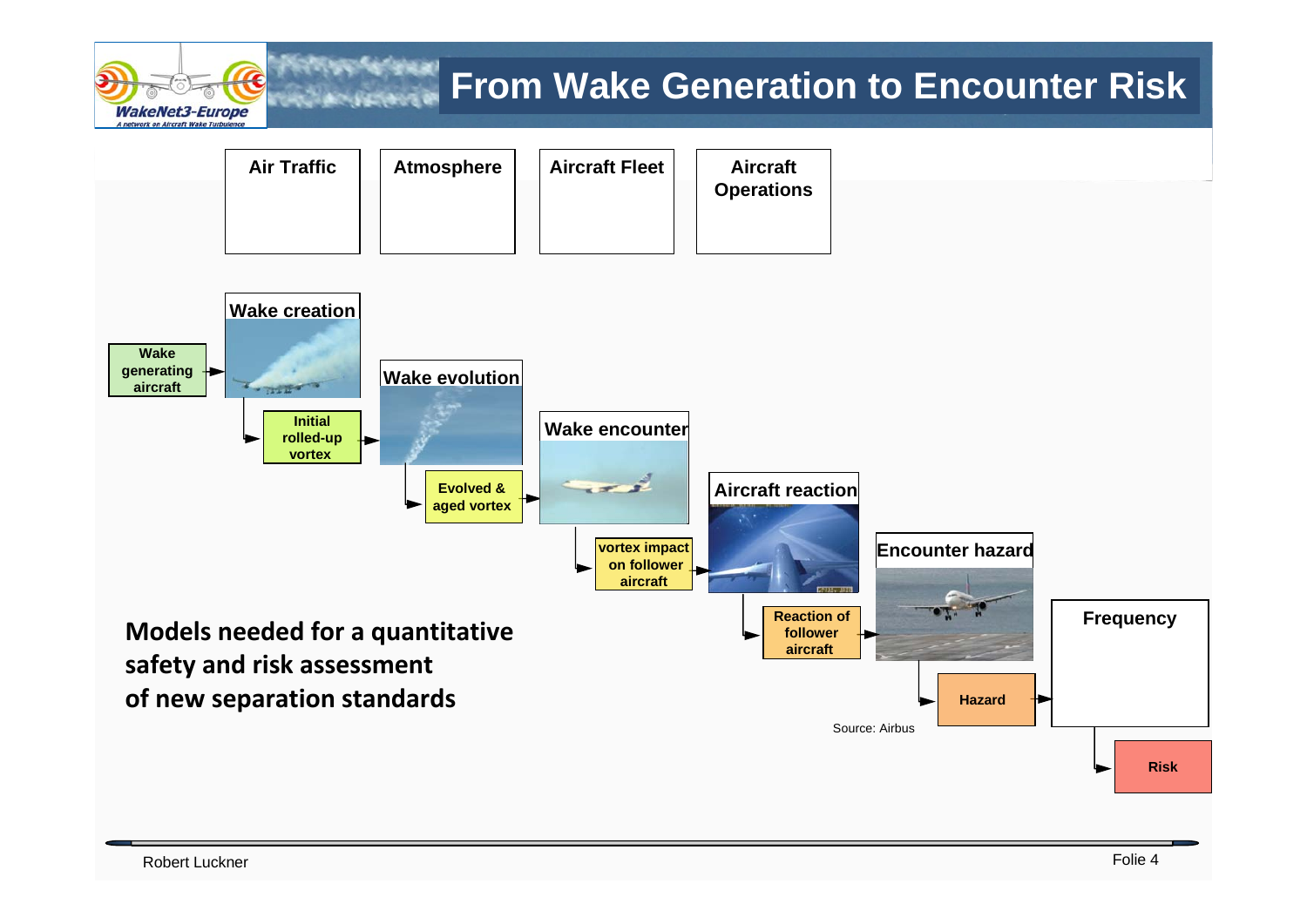

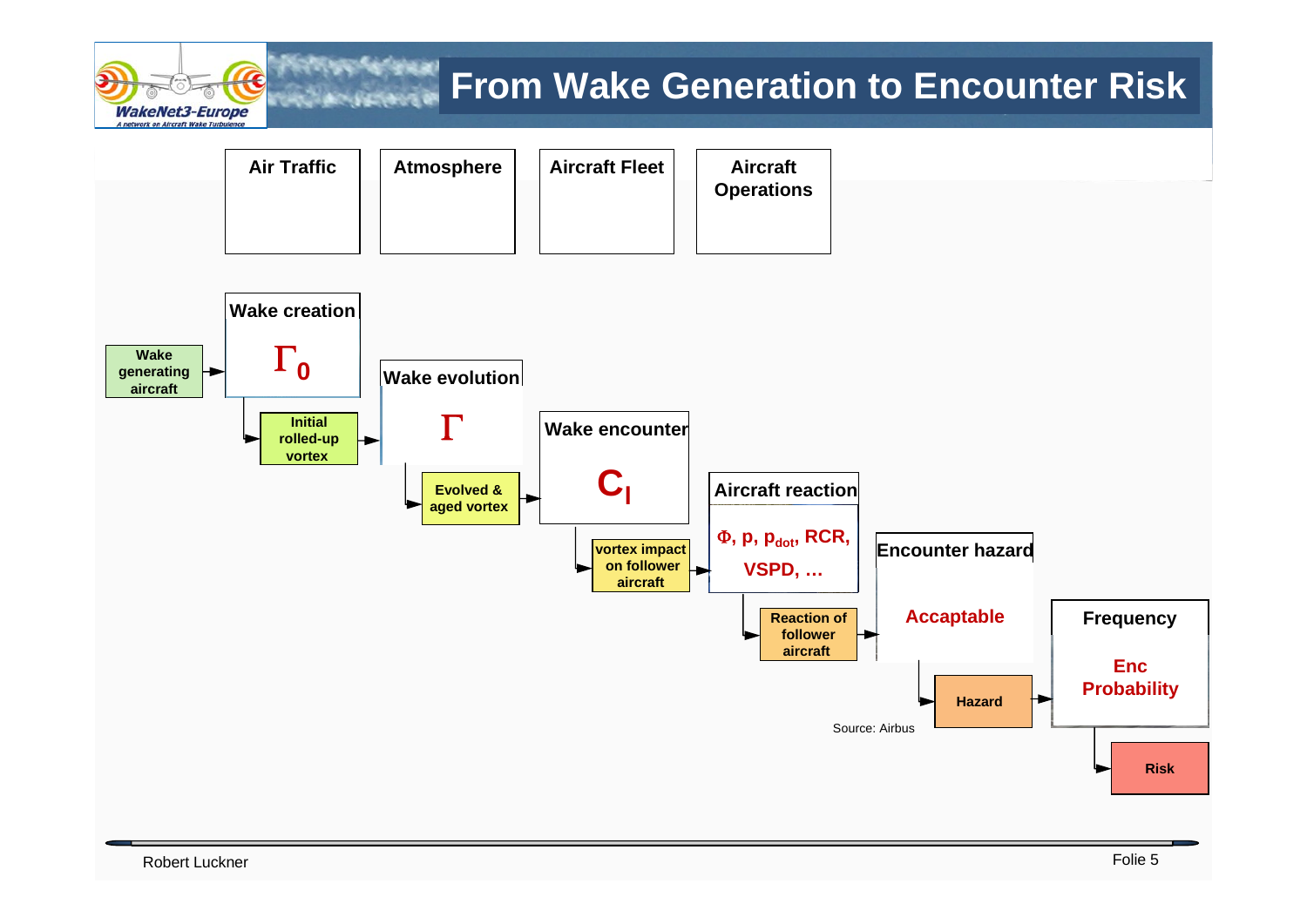

**Simple models: e.g. initial circulation** Γ<sub>0</sub>

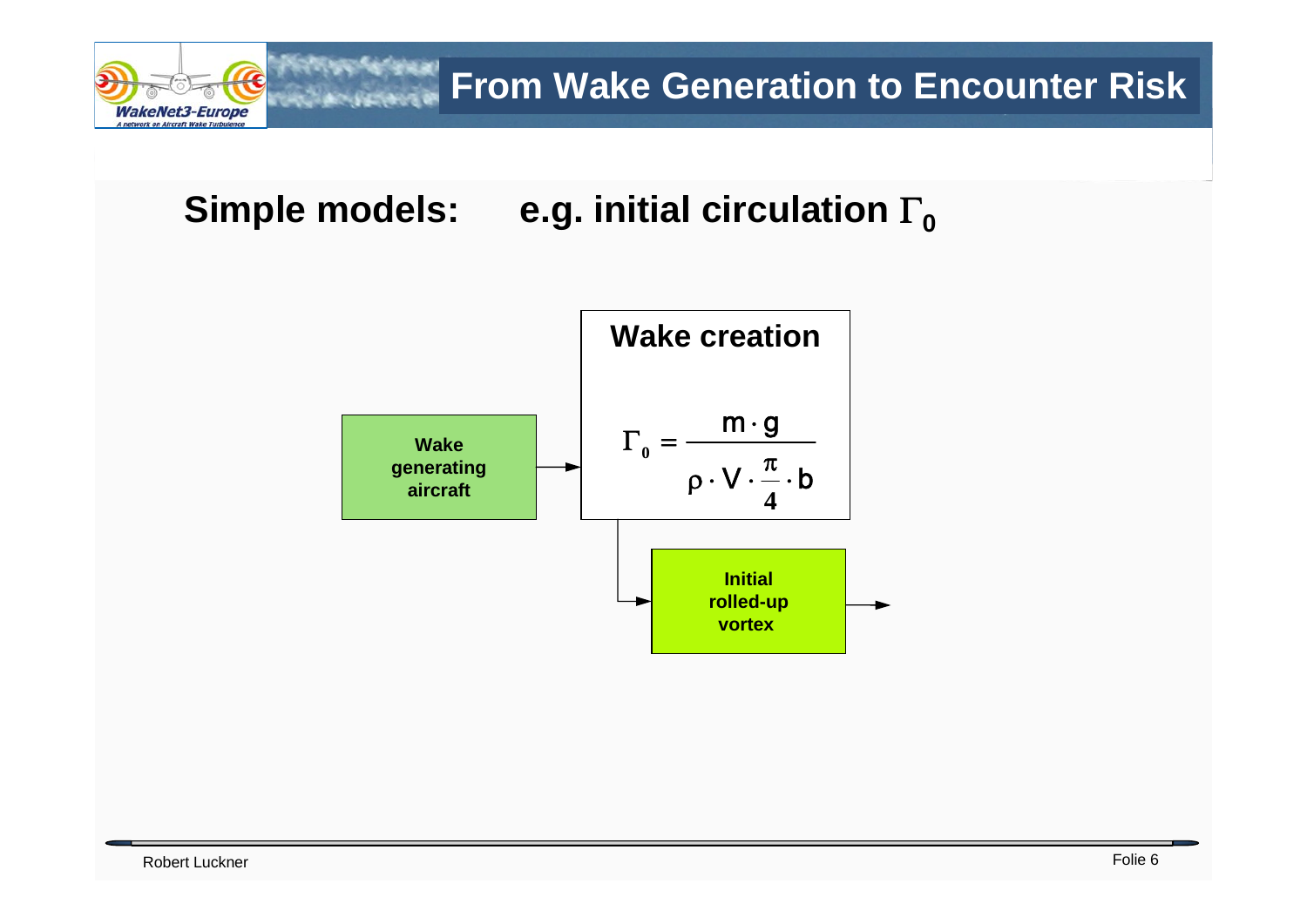

#### **Total Process Modelling**

VESA (Airbus) - WakeScene (DLR) Coupling